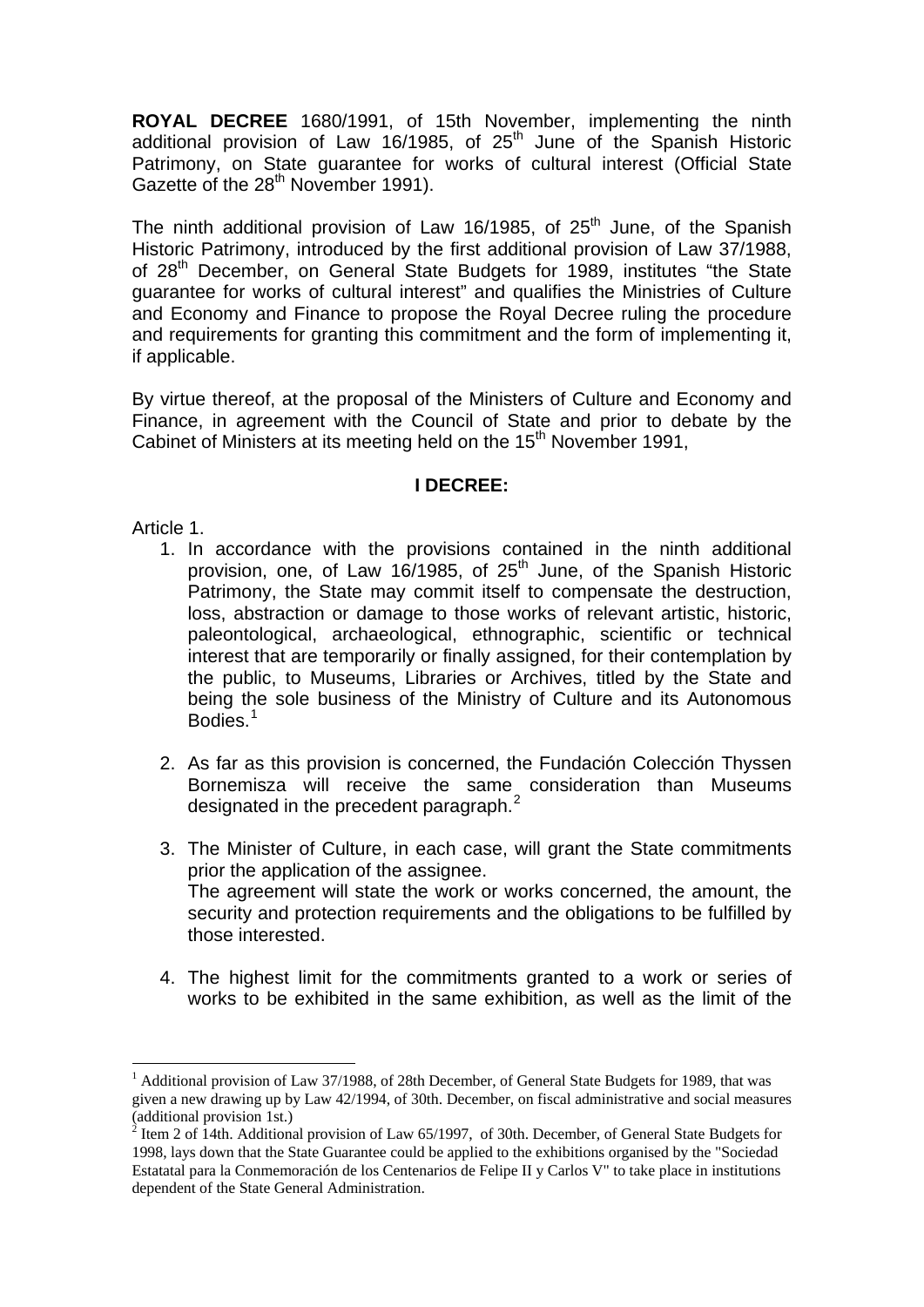total amount of the commitments granted by the State will be established in the Laws on General State Budgets for that year. $3$ 

Article 2.

- 1. The grant of the State guarantee for works of relevant cultural interest may be applied for at the Ministry of Culture by Museums, Libraries and Archives titled by the State and being the exclusive competence of the Ministry of Culture and its autonomous bodies and assimilated entities $4$ assignees of the works referred to in item 1 of the foregoing article. The application shall contain the following particulars:
- 2. The application shall contain the following particulars:
	- a) Duration of the exhibition and its venue.
	- b) Description of the works, justifying the relevant artistic, cultural, scientific or technical interest.
	- c) Value of each of the works declared by the assignor and accepted by the Director of the Institution submitting the application. In the event of intervention by appraisers or experts, a copy of the appraisal they have made will be included.
	- d) Procedures foreseen to perform the reports on the state of preservation of the works prior to their delivery to the assignee institution and at the time of their return to the assignor.
	- e) Preservation and safety measures in the packing, transport and during the exhibition of the works, with express mention of the maximum value of the works that will be transferred in a single transport.
	- f) Contracted insurance, or insurance which it is intended to contract, to attend to the amounts not covered by the guarantee in accordance with article 6.2 of this Royal Decree, and also other similar guarantees to the State guarantee granted, when applicable, by other Public Administrations.
- 3. The applicant institution will submit a written document evidencing the approval of the assignor of the work for the points contained in the application, and also that it expressly submits to the present Royal Decree and other rules regulating the State guarantee for works of cultural interest.

### Art. 3.

1

1. The Directorate General for Fine Arts and Archives will, when applicable, forward whatsoever complementary conditions it considers pertinent to the assignee institution, in order that it express its approval therewith in writing.

 $3$  Law 65/1997, of 30th December, on General State Budgets for 1998, in item 1 of 14th Additional Provision states that the commitments temporarily granted for their exhibition in institutions being the exclusive competence of the Ministry of Education and Culture and its autonomous bodies (including comparable institutions) will not be higher than the accumulated amount at 31st December surpassing 30.000 millions pesetas. It makes out that the higher limit of the specific commitments granted for the first time in 1998 for works or series of works intended to be displayed in a same exhibition will be of 10.000 millions pesetas.

<span id="page-1-0"></span><sup>&</sup>lt;sup>4</sup> See point 2, item 1 of the present Royal Decree and reference point nr 2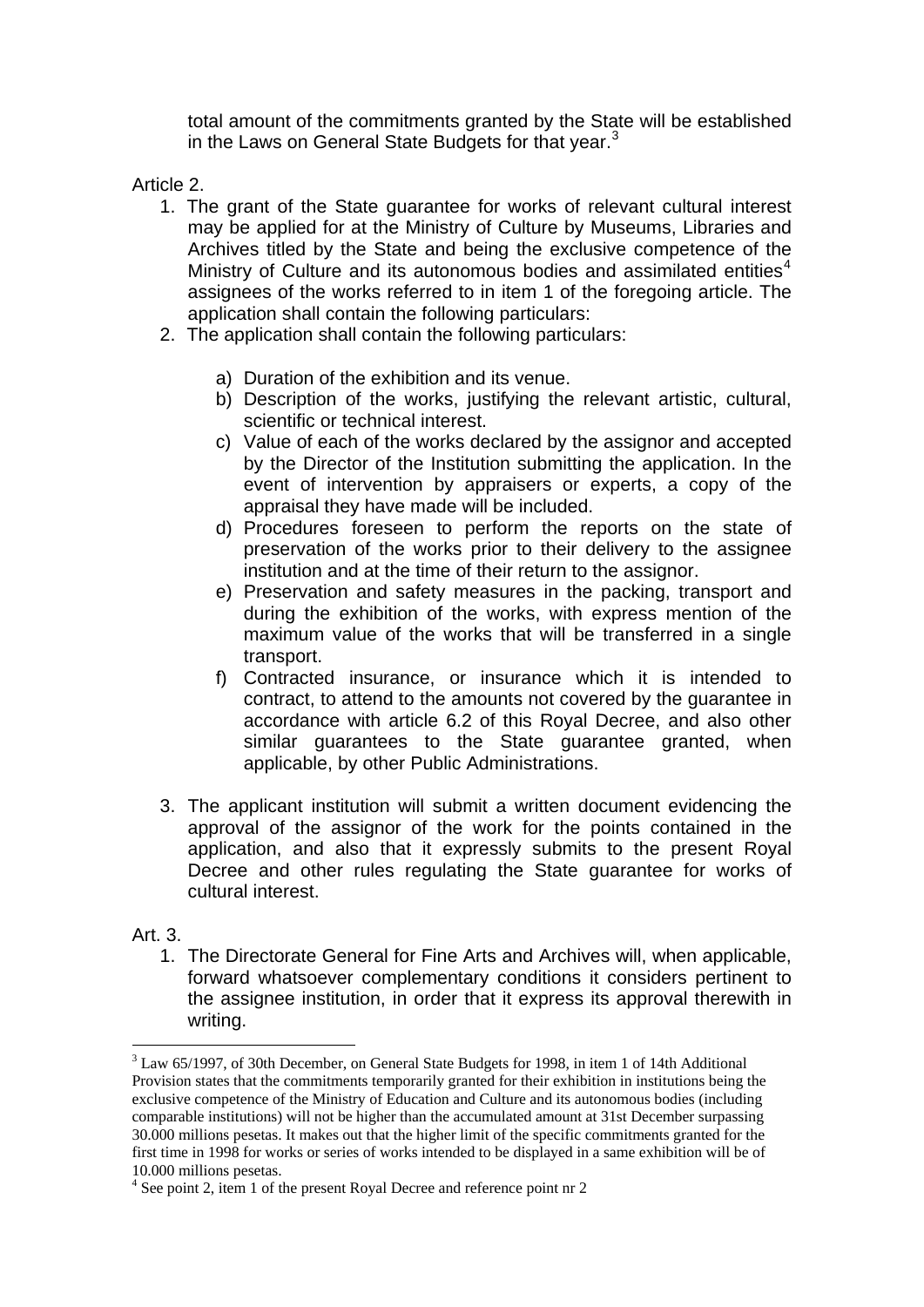- 2. The Board of Qualification, Appraisal and Export of Assets of the Spanish Historic Patrimony will advise about the questions it is consulted on the matter by the Director General for Fine Arts and Archives.
- 3. The Directorate General for Fine Arts and Archives will report on the applications for the State guarantee for works of relevant cultural interest and, when applicable, it will propose the granting of the commitments to the Ministry of Culture.
- 4. The Order granting the guarantee will express the State's commitment to compensate for the destruction, loss, abstraction or damage of the works mentioned in the application, in accordance with the values and conditions stated therein, which will, when applicable, include the complementary ones to which number 1 of this article refers.

### Art. 4.

- 1. The grant of the State guarantee obliges the assignee institution to observe all that is set out in this Order of grant.
- 2. In addition, in the event of destruction, loss, abstraction or damage of a work, the assignee institution shall:
	- a) Immediately notify the Ministry of Culture about this incident, with detailed information about its circumstances and consequences.
	- b) Adopt the necessary measures to reduce the effects thereof where possible.

Art. 5. The State guarantee does not cover the destruction, loss, abstraction or damage to the works caused by:

- a) Own defect or intrinsic quality of the goods object of the guarantee.
- b) The mere lapsing of time.
- c) The deliberate action or omission by the assignor of the works, by its employees or by its agents.
- d) Attachment, withholding, seizure of the work or similar measure urged by a third party and agreed by the competent body.
- e) Nuclear explosion.

### Art. 6.

1. The amount of the indemnities resulting, when applicable, from the commitment granted by the State shall be determined in accordance with the following rules:

1<sup>st</sup> - For loss, abstraction or destruction of the work, the Ministry of Culture will pay the assignor of the work a sum equal to the value of the work declared in the application and acknowledged in the Order of grant of the State guarantee.

 $2<sup>nd</sup>$  - For damage to the work, the compensation shall include: a) the reasonable cost of restoring the work established by mutual agreement between the assignor and the Ministry of Culture or, if no agreement is reached, the amount determined by an Expert mutually accepted by both parties, and, b) an amount equal to the depreciation in the market value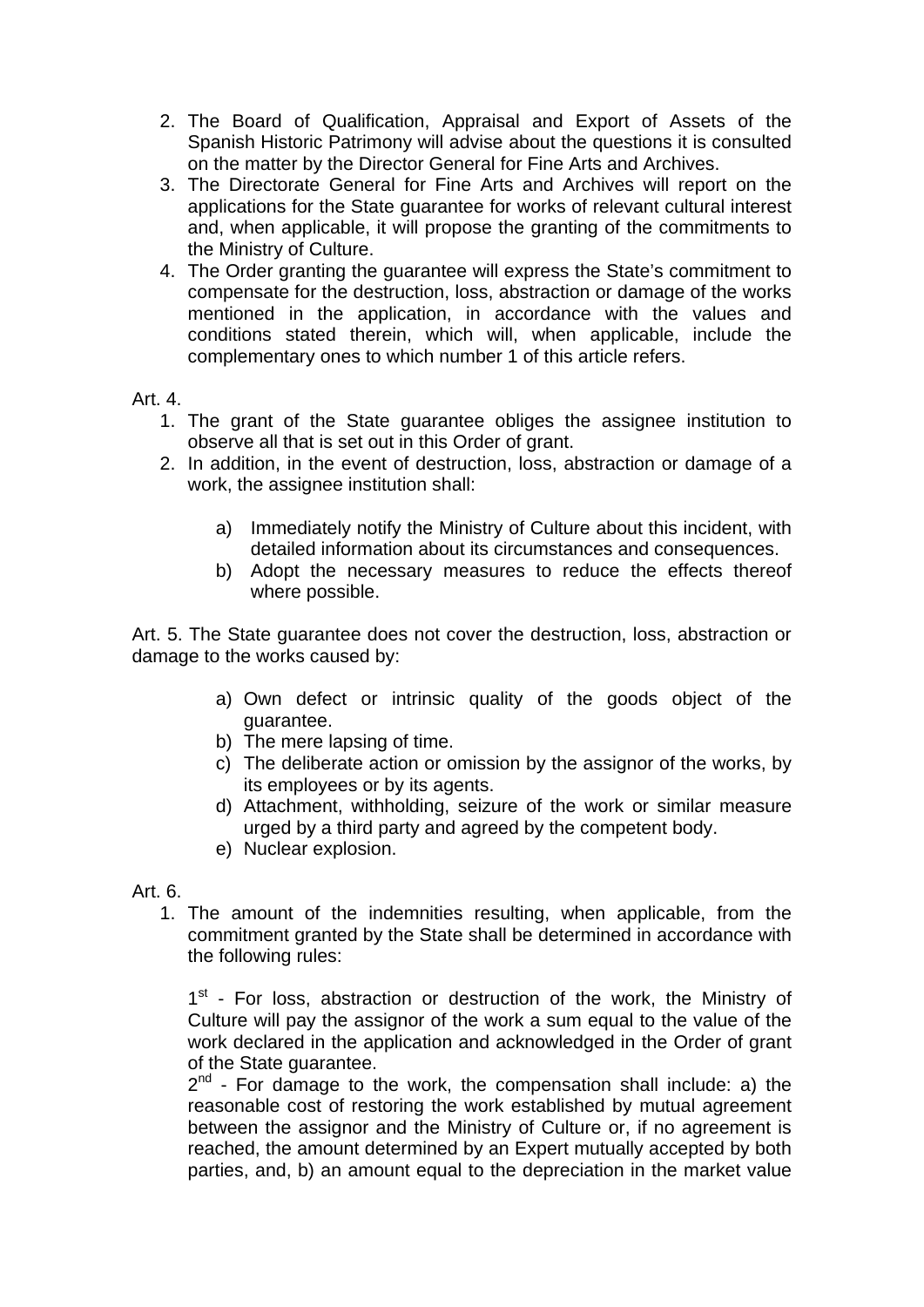of the work, following its restoration, establishing this amount by mutual agreement between the assignor and the Ministry of Culture or, if there is no such agreement, the amount determined by an Expert accepted by both parties. The sum of this compensation shall not exceed the value of the work declared in the application and acknowledged in the Order of grant of the State guarantee.

- 2. The guarantee granted by the State for works forming one and the same exhibition shall not cover compensations for the destruction, loss abstraction or damage of these works up to a limit of:
	- The first 2,000,000 pesetas (12,020.24  $\in$ ) when the total value of the works guaranteed by the State for the exhibition does not exceed 250,000,000 pesetas (1,502,530.26 €).
	- The first 3,500,000 pesetas (21,035.42 €) when the total value of the works guaranteed by the State for the exhibition exceeds 250,000,000 pesetas (1,502,530.26 €) to 1,250,000,000 pesetas  $(7,512,651.30 \in)$ .
	- The first 6,000,000 pesetas (36,060.73 €) when the total value of the works guaranteed by the State for the exhibition is more than 1,250,000,000 pesetas (7,512,651.30 €) to 2,500,000,000 pesetas (15,025,302.61 €)
	- The first 10,000,000 pesetas (60,101.21  $\in$ ) if the total value of the works guaranteed by the State for the exhibition exceeds 2,500,000,000 pesetas (15,025,302.61 €).

Art. 7. Each party will pay the fees incurred from the advisory services of their respective experts. The Experts appointed by mutual agreement shall be the responsibility and payment, half and half, of the Ministry of Culture and of the assignor of the work.

Art. 8. Once the State Administration has paid the compensation, it may:

- a) Recur against the assignee institution for the amount paid, when the destruction, loss, abstraction or damage to the work has occurred by breach in the provisions set out in the Order of grant of the guarantee, serious negligence or fraud) of that institution, or
- b) Exercise the rights and actions that by reason of the loss should fall to the assignee institution and to the assignor of the work vs. any person other than them who is responsible for the loss and up to the limit of the compensation.

The Administration shall not be entitled to subrogation against packers, carriers or any other person or Entity related with the handling, transport and installation of the works, except when the destruction, loss, abstraction or damage of the works has been caused by negligence or fraud.

**Art. 9**. In the event of recovery of the lost or abstracted work, the assignor may preserve his right on the works, prior to returning the compensation he has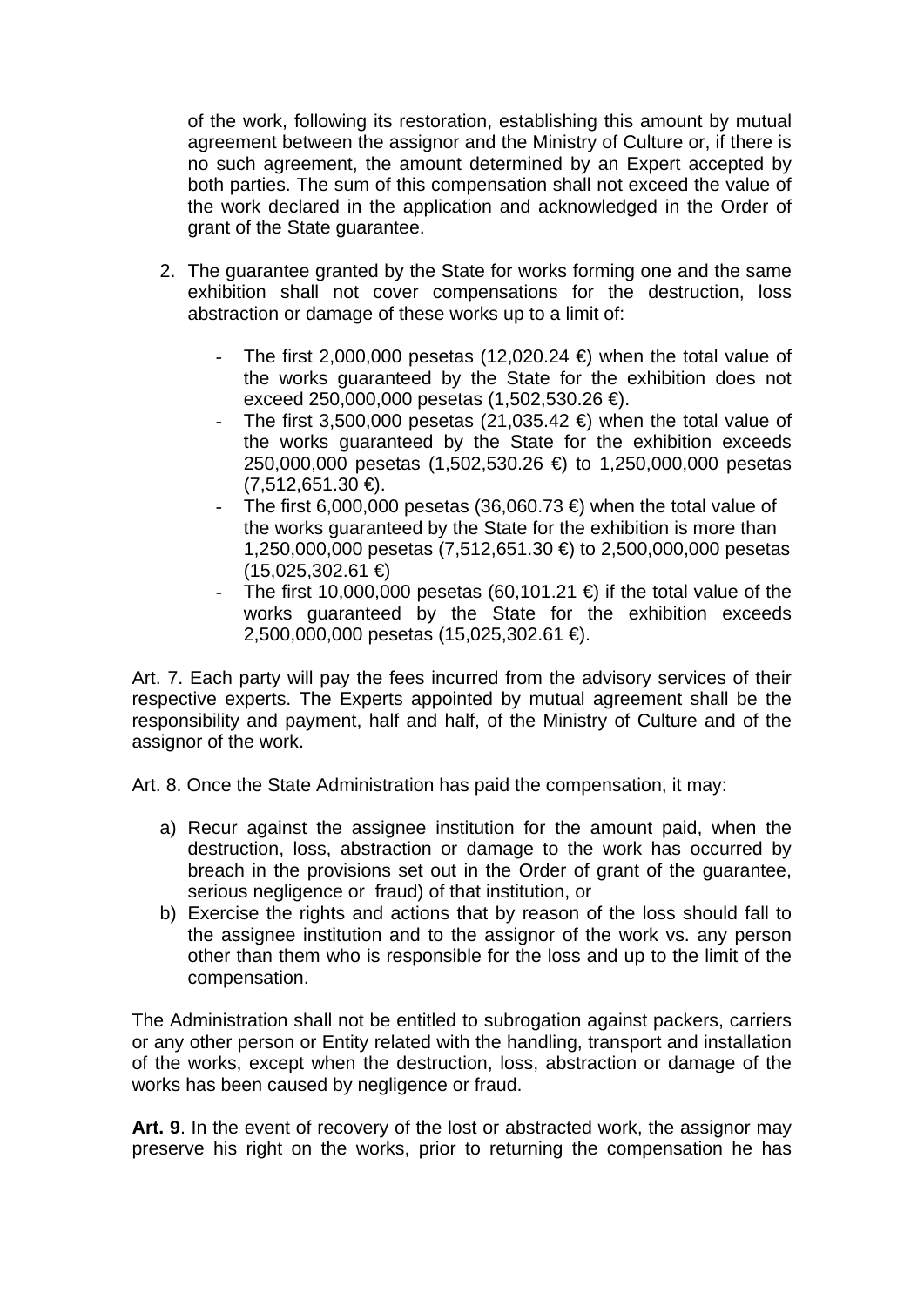received to the State Administration, duly updated in accordance with the Consumer Price Index published by the National Statistics Institute.

# **ADDITIONAL PROVISIONS**

**One**.- The grant of the State guarantee, valid for more than one year, for works of cultural interest, shall be made in accordance with the following terms:

- 1. The application of the percentages to which article 61 of the revised text of the General Budgets Law refers, approved by Royal Legislative Decree 1091/1988, of 23<sup>rd</sup> September, shall be made on the amount established in the Law on General State Budgets as limit in the amount accrued from the commitments that may be granted in the year.
- 2. In accordance with the assignor of the works, the State may be limited to guaranteeing:
	- a) A percentage of the value of the works during the time they are exhibited at the facilities of the assignee institution. Compensation derived from these commitments shall be determined in accordance with the provisions laid down in article 6 of this Royal Decree, but the amount payable by the Administration shall be proportional to the percentage of the value of each work covered by the State guarantee.
	- b) A percentage of the overall value of the works assigned by one and the same assignor. The overall amount guaranteed for these works represents the maximum limit of the compensations derived from these commitments that shall be determined in accordance with the provisions laid down in article 6 of this Royal Decree.
- 3. The possibility of reviewing the value of the works estimated by the assignor may be foreseen, although this revision shall only be effective from the moment they are accepted by the assignor, by the Director of the assignee institution of the work and by the Ministry of Culture.

**Two.-** The grant and application of the State guarantee for the works of the Thyssen-Bornemisza collection shall be made in the terms foreseen in the agreement completed by the Kingdom of Spain and "Favorita Trustees Limited", and authorised by Royal Decree 1525/1988, of 16<sup>th</sup> December, which lays down the conditions for installing in Spain the main part of the Thyssen-Bornemisza collection.

## **FINAL PROVISIONS**

**One.-** The Ministers of Culture and Economy and Finance are authorised, by joint Order, to update the amounts laid down in article 6.2 of this Royal Decree. **Two.**- The Ministers of Culture and Economy and Finance may rule the necessary provisions for the implementation of the present Royal Decree in the scope of their respective competences.